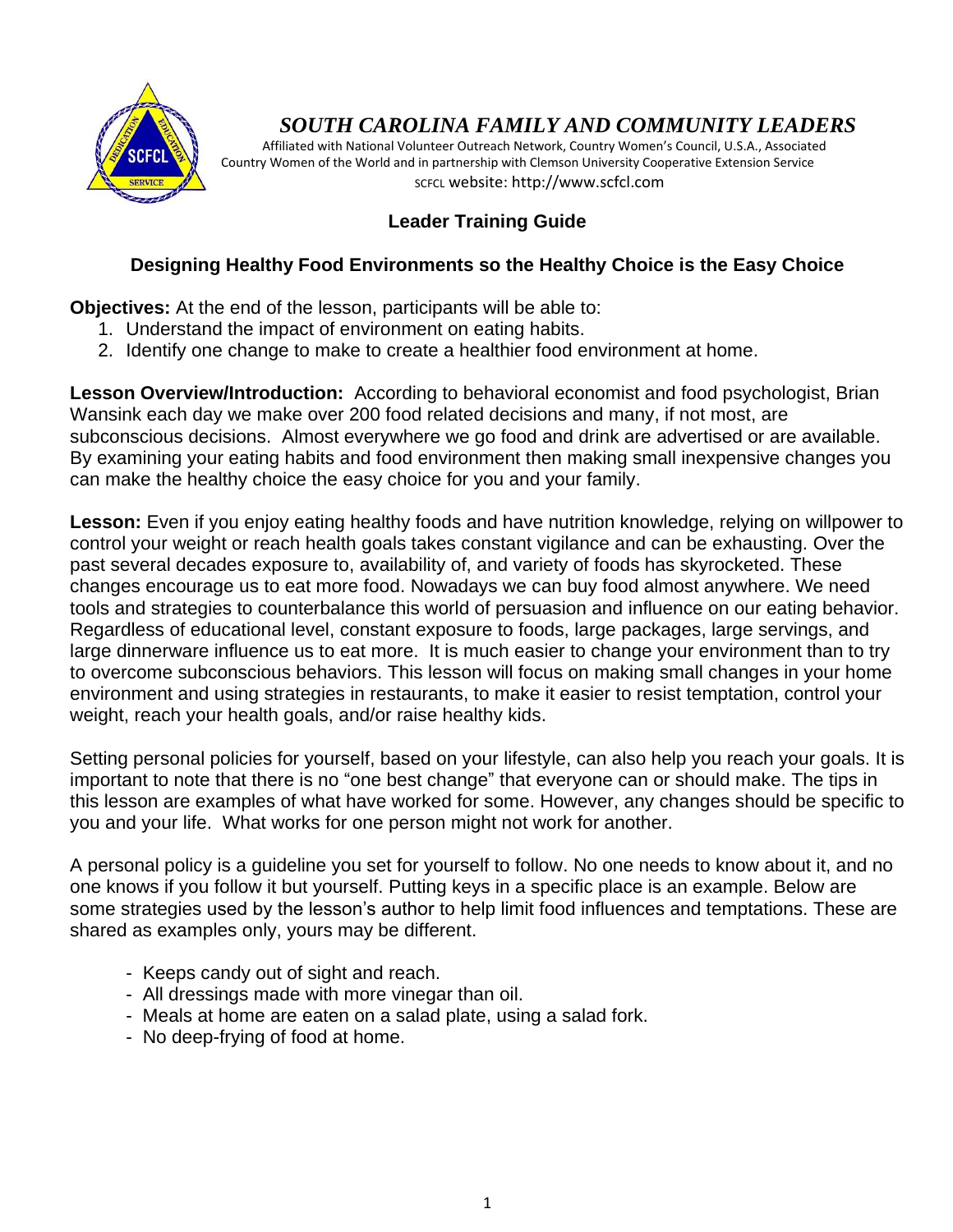## Strategies for a Healthier Food Environment

- 1. Make your kitchen less loungeable: When people hang out in the kitchen they eat more. Move your social setting to another room, including the television. Evaluate if you have added activities (such as a desk or computer) not related to cooking into your kitchen. If so, move them to another place in the house.
- 2. Make tempting foods "invisible": The old saying "out of sight out of mind" applies here. Put cookies, snacks, cereals, and high calorie foods in a hard to reach cabinet, cover in aluminum foil, or place in opaque containers. In the fridge put ready-to-eat veggies in clear containers, put high calorie snacks and deserts in the crisper or in packages where you can't readily see the contents. People who have visible snacks report gaining more weight than those who don't.
- 3. Keep counters organized and clear of clutter. Keep only fruit (& vegetables) on the counter to be used as grab and go snacks; not cereal, cookies, chips, or soda.
- 4. First seen is often first eaten. Make the healthy choice the first thing you see when walking in the kitchen. In the refrigerator, freezer and cupboards store the healthy foods in a ready-to-eat form in the most visible place so it is the default choice. Oatmeal prominently placed in a cupboard is a good influence on food choices. The fridge might have precut ready to eat vegetables in a clear container placed front and center, and the freezer might have frozen vegetables positioned as the first thing you see when opening the door (covering the ice cream and cool whip.)
- 5. Evaluate tableware and glasses: As B. Wansink puts it, big bowls and plates make big people. Use 9-10 inch plates or smaller. This makes proper portion sizes look bigger. Using smaller serving bowls and serving utensils leads to smaller servings. Serve children under 12 using smaller plates, bowls, and glasses than adults. (demonstrate glass or bowl activity here).
- 6. Evaluate your cookbooks. A review of the Joy of Cooking from 1937 2006 revealed that the portion sizes and amounts of fat, sugar, meat, and high calorie ingredients have increased. This leads to recipes in the 2006 book having 44% more calories than the 1937 book. When using modern recipes go ahead and plan to separate out what is appropriate for your family to eat at one sitting and package the rest for lunches or a meal later in the week.
- 7. Expand the MyPlate concept of making half your plate vegetables and fruits to your shopping basket. Using your purse, jacket, or store flyer to divide your shopping buggy in half and make half your basket vegetables and fruits, whether fresh, frozen or canned. By making your buggy look like MyPlate you will have the foods on hand to make snacks and meals look like MyPlate (Show picture of MyPlate or draw the class' attention to a posted version)
- 8. Restaurants & Dining Out: Research in this area has given valuable information on how to dine out strategically. Wansink's team looked at behaviors thin people had in contrast to behaviors of heavy people in different types of restaurants. Tips from this work include:
	- At a buffet, scan all the foods before starting to fill you plate, then start by adding vegetables (Remember MyPlate). Try to sit across the room with your back to the buffet
	- Sitting near a window or in a brightly lit area seems to inspire healthier choices
	- Decide how much food to take home before you start eating. Ask for a take-out box early in the meal.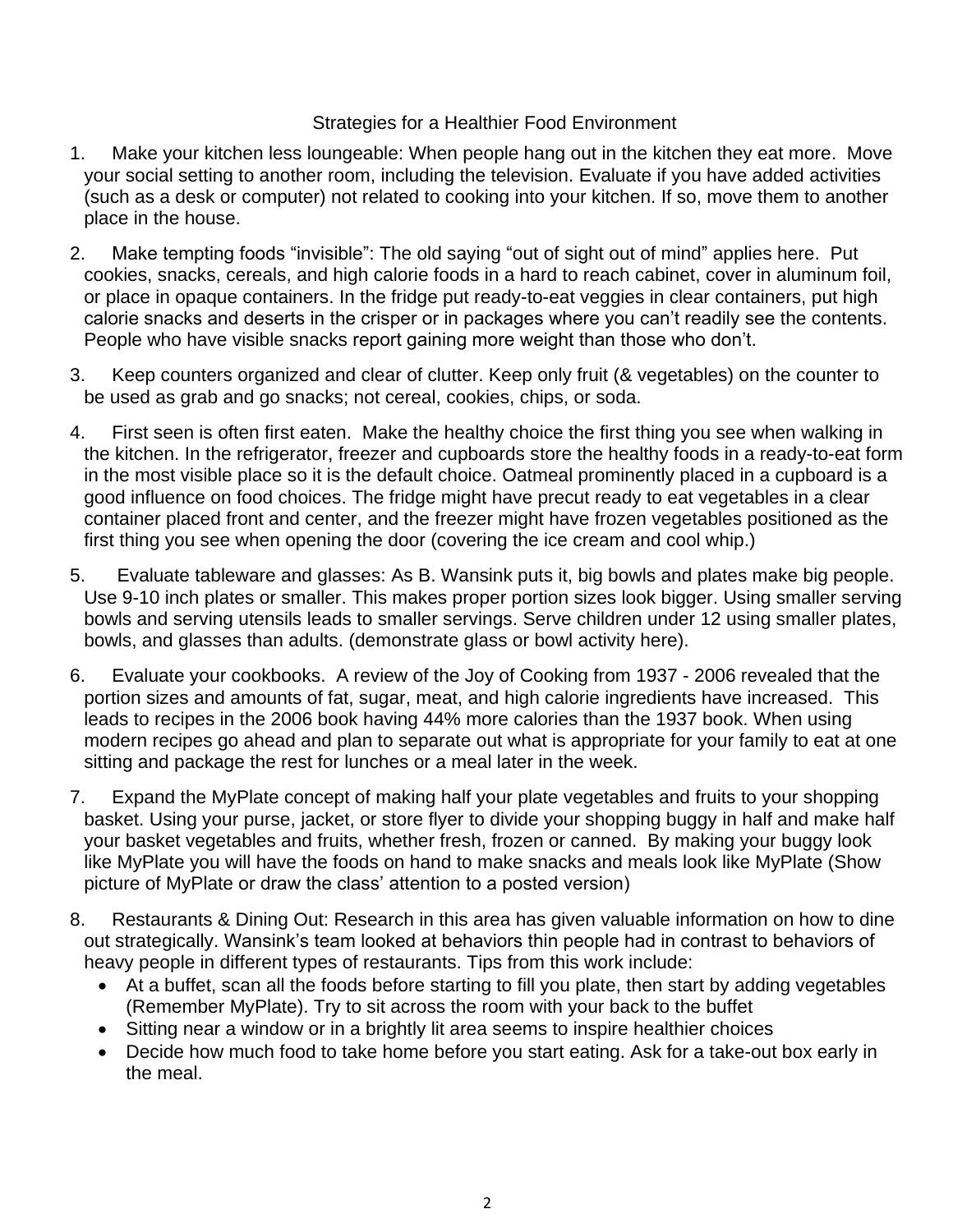This mini self-assessment is a short version of the 100-point Home Kitchen Scorecard that can be found on the Slim By Design website (slimbydesign.org). Scorecards have been developed for the workplace, grocery store, restaurants, and schools (Smarter Lunchrooms)

Slim By Design Mini Quiz for Home Source: Slimbydesign.org

| 1. Salad and vegetables are served first, before the entree and starches are brought to the table. |      |  |  |  |
|----------------------------------------------------------------------------------------------------|------|--|--|--|
|                                                                                                    | i No |  |  |  |

| 2. The main dish is pre-plated and served from the stove or counter. |  |  | Yes | <b>No</b> |
|----------------------------------------------------------------------|--|--|-----|-----------|
|                                                                      |  |  |     |           |

|  |  |  |  |  | 3. Your dinner plates are 9 to 10 inches wide. | Yes | No |
|--|--|--|--|--|------------------------------------------------|-----|----|
|--|--|--|--|--|------------------------------------------------|-----|----|

| 4. You eat sitting at a table with the TV turned off. | No<br>Yes. |
|-------------------------------------------------------|------------|
|-------------------------------------------------------|------------|

5. There are two or fewer cans of soft drinks in your fridge. Yes No

- 6. Your kitchen counters are organized (not cluttered or messy). \_\_\_\_Yes \_\_\_\_\_\_ No
- 7. Pre-cut fruits and vegetables can currently be found on your middle refrigerator shelf. \_\_\_\_Yes \_\_\_\_ No

8. At least 6 single servings of lean protein are in your fridge (such as eggs, yogurt, tofu, string cheese, sliced turkey, etc). \_\_\_\_Yes \_\_\_\_ No

9. Your snacks are kept in one inconveniently-placed cupboard. The Yes The No

10. The only food item on your kitchen counter is a fruit bowl. \_\_\_\_Yes \_\_\_\_ No

## Personal Policy Challenge

Think about challenges you face with food and identify personal policies that can help you overcome the challenges. The key point is not to deny yourself, but to give structure to avoid pitfalls of willpower. Example: While trying to lose weight a person still wanted something sweet in the afternoon. They decided to do two things: 1) they only ate tootsie roll pops because they took longer to eat. 2) they walked to the store, one block away, and bought one at a time.

| My Challenges | My Changes |
|---------------|------------|
|               |            |
|               |            |
|               |            |